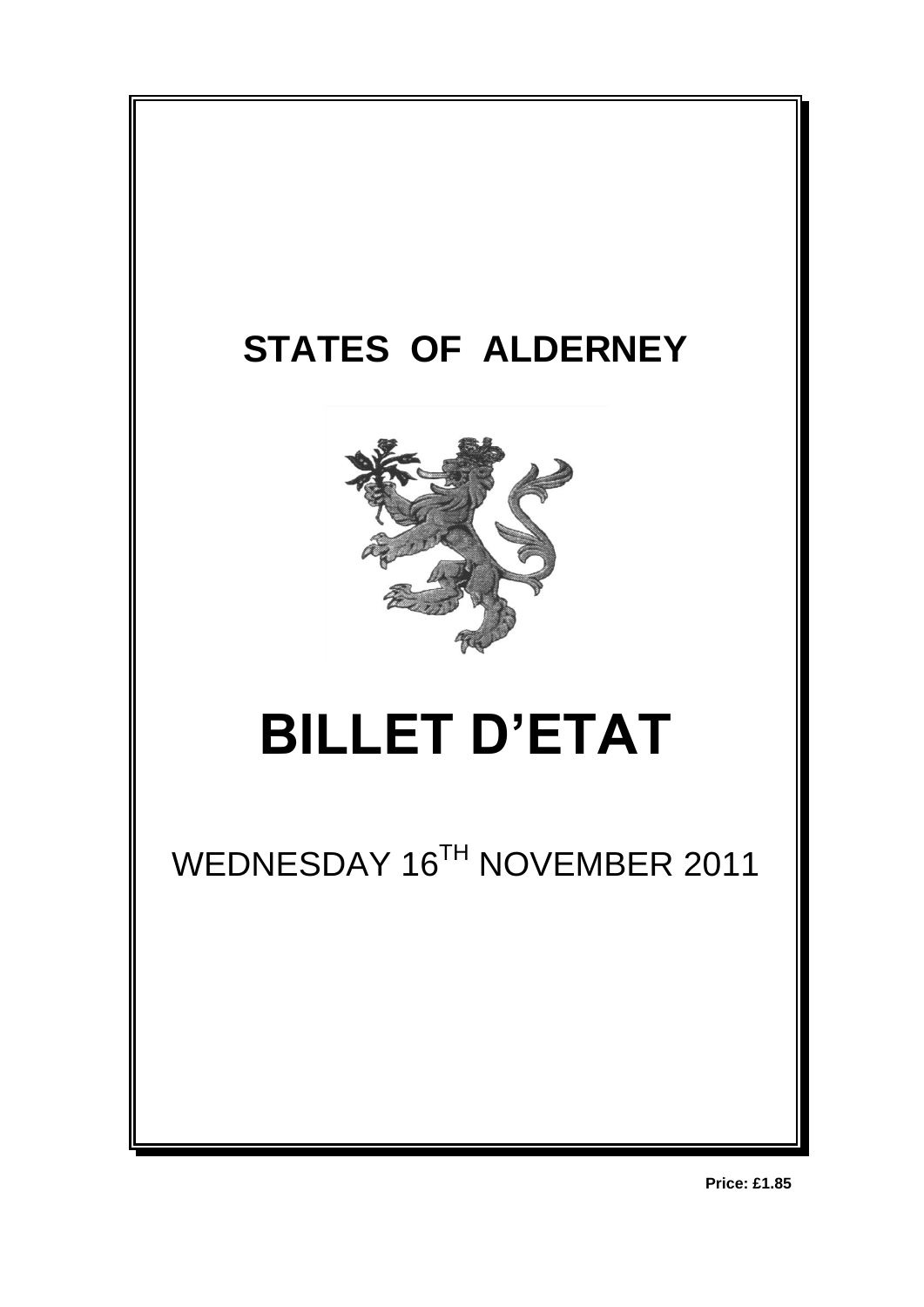# **STATES OF ALDERNEY**

# **BILLET D'ETAT FOR WEDNESDAY 16 TH NOVEMBER 2011**

#### **Members of the States:**

I have the honour to inform you that the Meeting of the States will be held at 5:30 pm on Wednesday 16<sup>th</sup> November 2011. This will be preceded by the People's Meeting, which will be held on Wednesday 9<sup>th</sup> November 2011 at 7:00 p.m. in the Island Hall.

> W Stuart Trought President

### **Item l Public Holidays – Queen's Diamond Jubilee**

The following letter has been received by Mr Beaman, Chairman of the Policy and Finance Committee:-

*"Public Holidays in England and Wales will be changed in 2012 to mark the Queen"s Diamond Jubilee. For 2012 the Spring Bank Holiday which falls at the end of May will be moved" to the alternative date of 4th June, and there will be an additional public holiday on Tuesday 5th June to create, with the preceding weekend, a four day break.*

*It is therefore proposed that to commemorate the Queen"s Diamond Jubilee there should be the same public holidays in Alderney (and likewise in Guernsey) as in England and Wales. The Law Officer Chambers have been consulted and the attached ordinance "The Public Holidays (Alderney) (Queen"s Diamond Jubilee)) Ordinance, 2011, has been prepared.*

*I* would be obliged if The Public Holidays (Alderney) (Queen's Diamond Jubilee) *Ordinance, 2011 could be placed before the States at its next meeting together with an appropriate proposition.*

> *John Beaman Chairman"*

**The States is asked to approve "The Public Holidays (Alderney) (Queen's Diamond Jubilee) Ordinance, 2011.**

### **Item ll Libya (Restrictive Measures) (Alderney) (Amendment) Ordinance, 2011**

The following letter has been received from Mr Beaman, Chairman of the Policy and Finance Committee:-

*"On 26th February 2011, in view of the seriousness of the situation in Libya a Resolution was made by UN Security Council (UNSCR 1970 (2011)) and subsequently a decision was made by the European Council to introduce restrictive measures against persons responsible for the violent crackdown on the civil population in Libya on 15th February 2011 and thereafter. The EU implemented Council Regulation 204/2011 on 2nd March 2011 which instigated an arms embargo, a ban on internal repression equipment, as well as restrictions on the admission and freezing of funds and economic resources of certain persons and entities involved in serious human rights abuses against persons in Libya, including by being involved in attacks, in violation of international law, on civilian populations and facilities. The EU Regulation implements and builds upon the*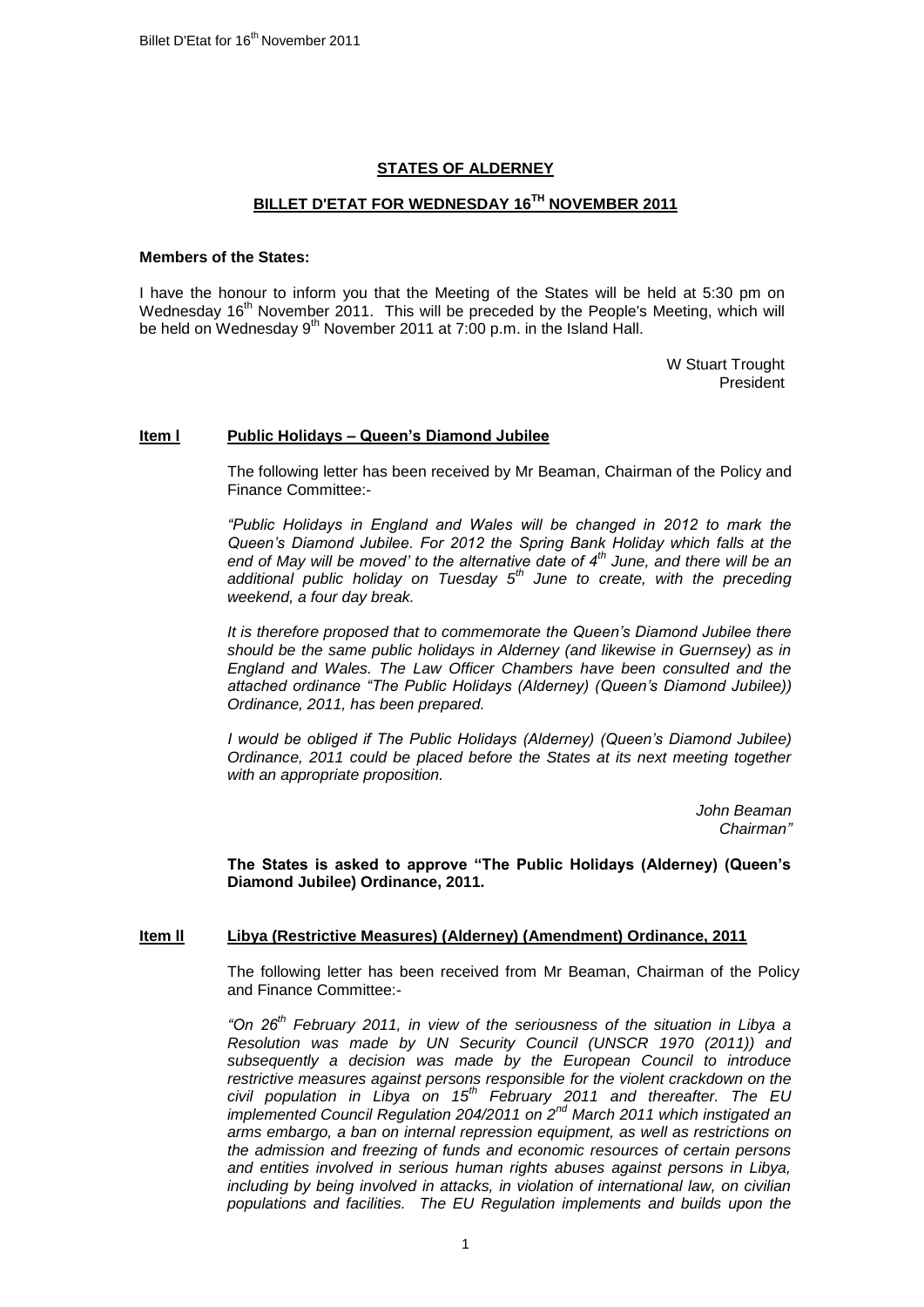*UNSR 1970 and 1973. Alderney adopted this regulation through the Libya (Restrictive Measures) (Alderney) Ordinance, 2011 on 20th April 2011.*

*On 16th September 2011, the United Nations Security Council adopted Resolution 2009 (2011) on Libya, which amongst other matters, modified the UN assetfreezing measures. On 28th September 2011 the Council of the European Union adopted Council Regulation (EU) No.965/2011, which amends Regulation (EU) 204/2011, which entered into force on 29th September 2011. The Regulation modifies the asset freeze in respect of the following entities:*

- *Central Bank of Libya;*
- *Libyan Arab Foreign Bank (aka Libyan Foreign Bank);*
- *Libyan Investment Authority; and*
- *Libyan African Investment Portfolio*

*so that only funds, other financial assets and economic resources belonging to, owned, held or controlled, directly or indirectly by those entities as of 16th September 2011 that were held outside Libya on that date shall remain frozen. In addition, the Regulation removes the prohibition on making funds or economic resources available, directly or indirectly, to or for the benefit of the four entities. I attach a copy of The Libya (Restrictive Measures) (Alderney) (Amendment) Ordinance, 2011 for approval.*

*I would be grateful if you could place this matter before the next meeting of the States of Alderney with an appropriate proposition.*

> *John Beaman Chairman"*

**The States is asked to approve "The Libya (Restrictive Measures) (Alderney) (Amendment) Ordinance, 2011"**

### **Item Ill Renewable Energy (Alderney) (Amendment) Law, 2011**

The following letter has been received from Mr Beaman, Chairman of the Policy and Finance Committee:-

*"In September 2009 the States of Alderney consulted on amendments to the Renewable (Energy) (Alderney) Law, 2007. Since that date it has been decided to make further amendments to the Law in particular to ensure that the Law is consistent with the provisions of renewable energy legislation which has since been drafted since in Guernsey and Sark. This seems desirable as tidal power operators are likely to operate across the Bailiwick.*

*The original amendments that were consulted upon in 2009 are summarised as follows:*

- *1. To give to the States of Alderney powers to provide by Ordinance for* 
	- *a. Restrictions on the exercise of rights of navigation - extinguishment, suspension or imposition of restrictions on rights of navigation in the vicinity of tidal turbines; these powers would be exercisable to ensure the safety of shipping and tidal turbines or to ensure that tidal turbines and support platforms etc. did not result in a danger to navigation for ships etc,*
	- *b. Safety Zones - the creation of safety zones around tidal turbines and support platforms etc. to ensure the safety of the turbines and shipping etc.*

*The provisions described in paragraph 1 only give powers to the States of* 

*Alderney to make an Ordinance so that no such provisions would apply until any Ordinance is made by the States under those powers.*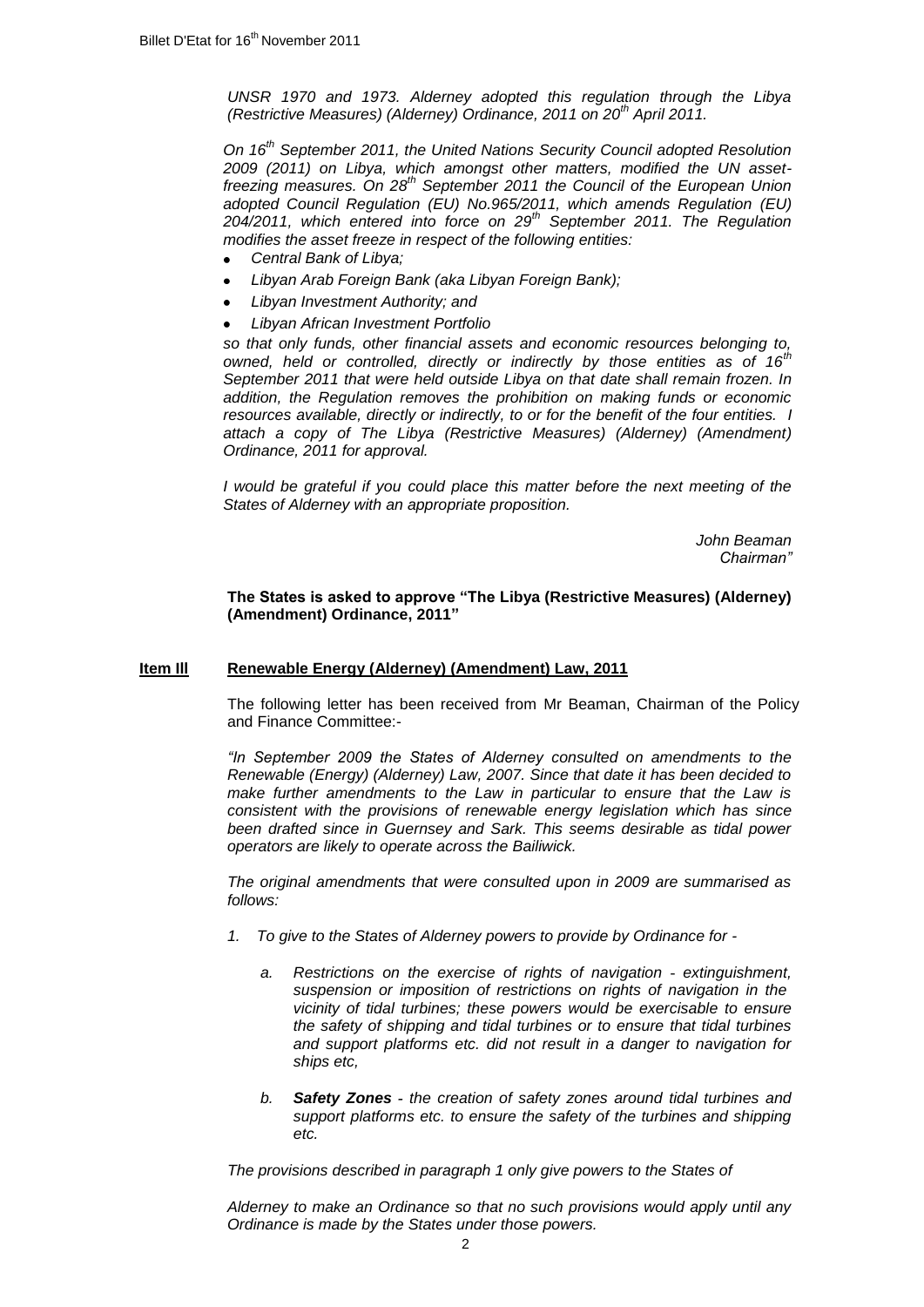- *2. Extension of Alderney health and safety legislation - Extend Alderney health and safety legislation to work carried on in relation to tidal turbines and other renewable energy systems in Alderney territorial waters.*
- *4. Additional powers of entry and enforcement – To give the States of Alderney power by Ordinance to provide for the Alderney Renewable Energy Commission ("ACRE") to have additional powers of entry and enforcement powers, in particular powers to issue notices to tidal power operators where there is a breach of a licence or where tidal turbines are causing harm to the environment or human health or interference with shipping, fishing or other*  lawful activities carried on at sea; such notices may require the tidal power *operator to take steps to meet a licence condition or to protect the environment or human health or prevent interference with other uses of the sea. This would include requiring remedial action where harm to the environment or human health or interference with shipping, fishing etc. had been caused by tidal power operations. There is also provision for ACRE to issue a notice prohibiting an activity from being carried out for a limited period where there is serious harm to the environment/human health or serious interference with other uses of the sea.*

*There has been some adjustment to the above provisions since 2009 on points of detail. This includes amendments to the steps that ACRE can require an operator*  to take under a remediation notice and clarification of the remedial steps that ACRE can itself take where someone is operating a tidal turbine other than in *accordance with the conditions of a licence.*

*The proposed new amendments are amendments primarily to ensure consistency with new renewable energy legislation in Guernsey and Sark which has been made since 2009. Amendments on substantive points include the following and mostly relate to Ordinance making powers only, so that any substantive provision can only be made by a further Ordinance of the States.*

- *1. Decommissioning - The amendments clarify that decommissioning of a tidal turbine or other renewable energy system is an activity requiring a licence and that conditions may be imposed on an operator licence in relation to decommissioning including requiring prior approval of a decommissioning programme.*
- *2. More detailed powers for the States to make Ordinance in relation to licensing of tidal turbines etc. - For clarity, the powers of the States to make Ordinances under section 2, in particular in relation to a licensing system, are spelt out in more detail rather than in general terms. This includes –*
	- *a. express provision being made for the submission of environmental statements and decommissioning programmes by applicants for a licence;*
	- *b. express provision for consultation of certain persons prior to the grant of a licence including the Health and Social Security Department in Guernsey who have responsibility for regulation of deposits at sea (which would include tidal turbines) under the Food and Environment Protection Act 1985 which applies in the whole Bailiwick.*
- *3. Fees - the power to charge fees for applications etc. under the Law has been amalgamated in one place and now includes provision to charge for the reasonable costs of ACRE in administering and enforcing the legislation, including annual licence fees. This only provides a power and a further Ordinance of the States or regulations of ACRE would be required to create new fees.*
- *4. Matters ACRE has to take into account in carrying out its functions there have been some adjustments to the detail of these provisions including*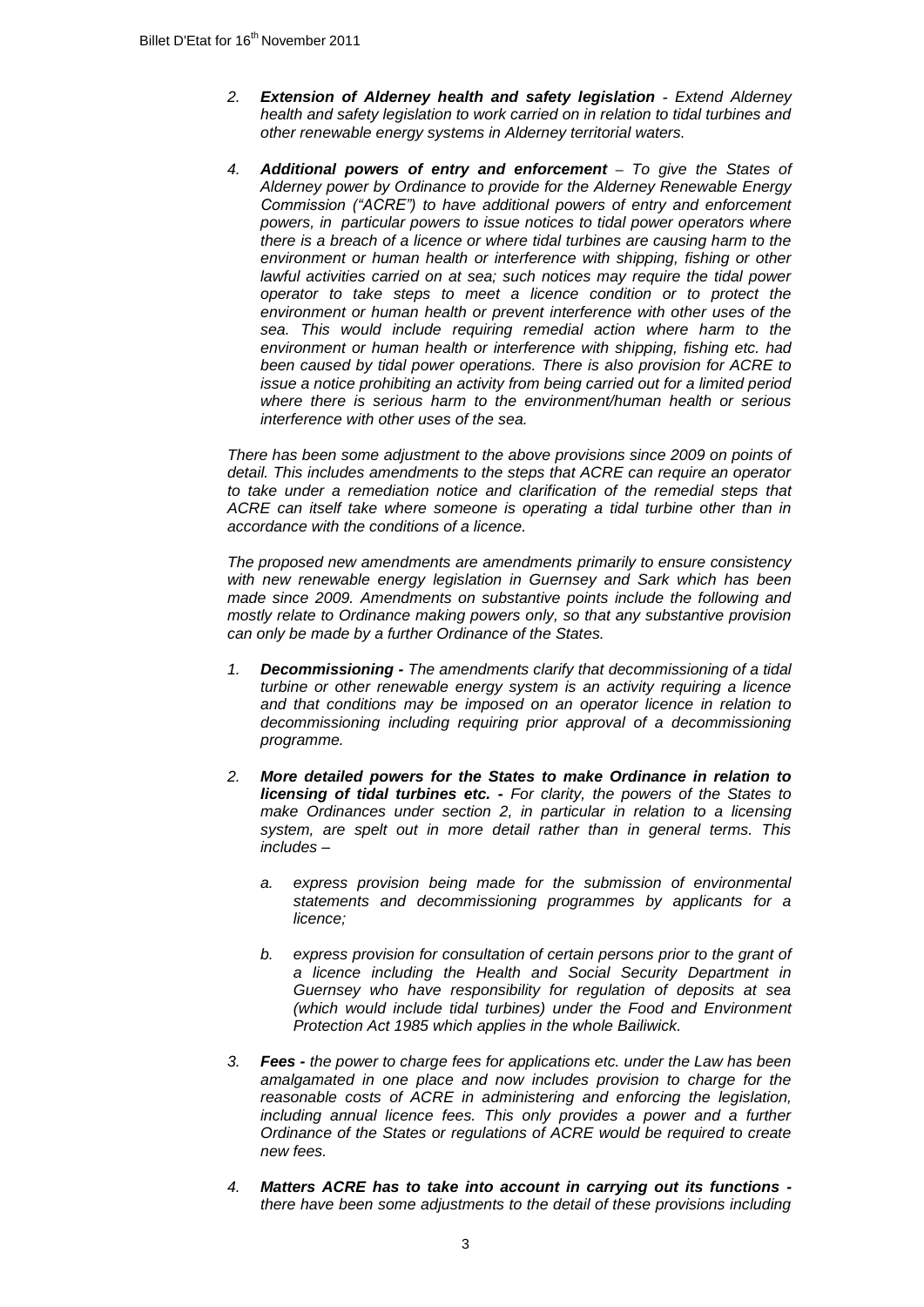*a new requirement for ACRE to have regard to what appears to be in the best interests of Alderney.*

*5. Delegation of ACRE functions - there is a new power to allow ACRE to delegate functions to another public body. This would allow, for instance, the consideration of environmental and human health effects to be carried out by those with relevant expertise, such as environmental health officers, but the functions would remain those of ACRE and would be carried out in its name.*

*I would be grateful if the "Renewable Energy (Alderney) (Amendment) Law, 2011", could be placed before the States at its next meeting together with an appropriate proposition.*

*John Beaman Chairman"*

**The States is asked to approve the Projet de Loi entitled the "Renewable Energy (Alderney) (Amendment) Law, 2011" and to request the President to seek the Sanction of Her Most Excellent Majesty in Council for it to have the force of Law in the Island of Alderney.**

### **Item IV Alderney Land Use Plan Review**

The following letter has been received from Mr Sargent, Chairman of the Building and Development Control Committee:-

*"In accordance with Section 25 of the Building & Development Control (Alderney)*  Law, 2002 ("The Law"), as amended, the Building and Development Control *Committee ("The Committee") is required to review the Land Use Plan ("LUP") at*  least once every five years. The LUP was last reviewed in 2006.

*Between October 2010 and March 2011, the Committee held a series of extra meetings to review the LUP in accordance with section 25 of the Law. As a result of these meetings, the Committee proposed 15 alterations to the LUP.* 

*In accordance with Section 26(1), the President of the States appointed an Inspector to hold a Planning Inquiry to consider the proposed alterations. The person appointed was Mr Anthony Whitehead, Dip TP, MRTPI. In accordance with Section 26(2) the Committee published a Notice in the Alderney Official Gazette specifying the proposed alterations to the LUP, and the place where and the times at which the alterations could be inspected. A copy of the Notice is attached.* 

*Representations were received in respect of each of the proposed alterations. In accordance with Section 27(3)(b), notice of each of the representations was published in the Alderney Official Gazette, exhibited on the notice board outside the Courthouse and made available for inspection in the States Office.*

*The Inquiry was held on the 4th & 5th May 2011. 20 members of the public attended on 4th May and 13 on the 5th May.* 

*In accordance with Section 28, the Inspector prepared a report containing his*  recommendations on the proposals for alteration to the LUP and submitted that *Report to the Committee. In accordance with Section 29, the Report of the Inspector was laid before the States on 20th July 2011. The proposals for alterations to the LUP were also laid before the States on 20th July 2011. At that meeting, the President of the States accepted an amendment for the Committee"s proposals for alterations to the LUP be withdrawn and to be submitted at a subsequent meeting of the States of Alderney.*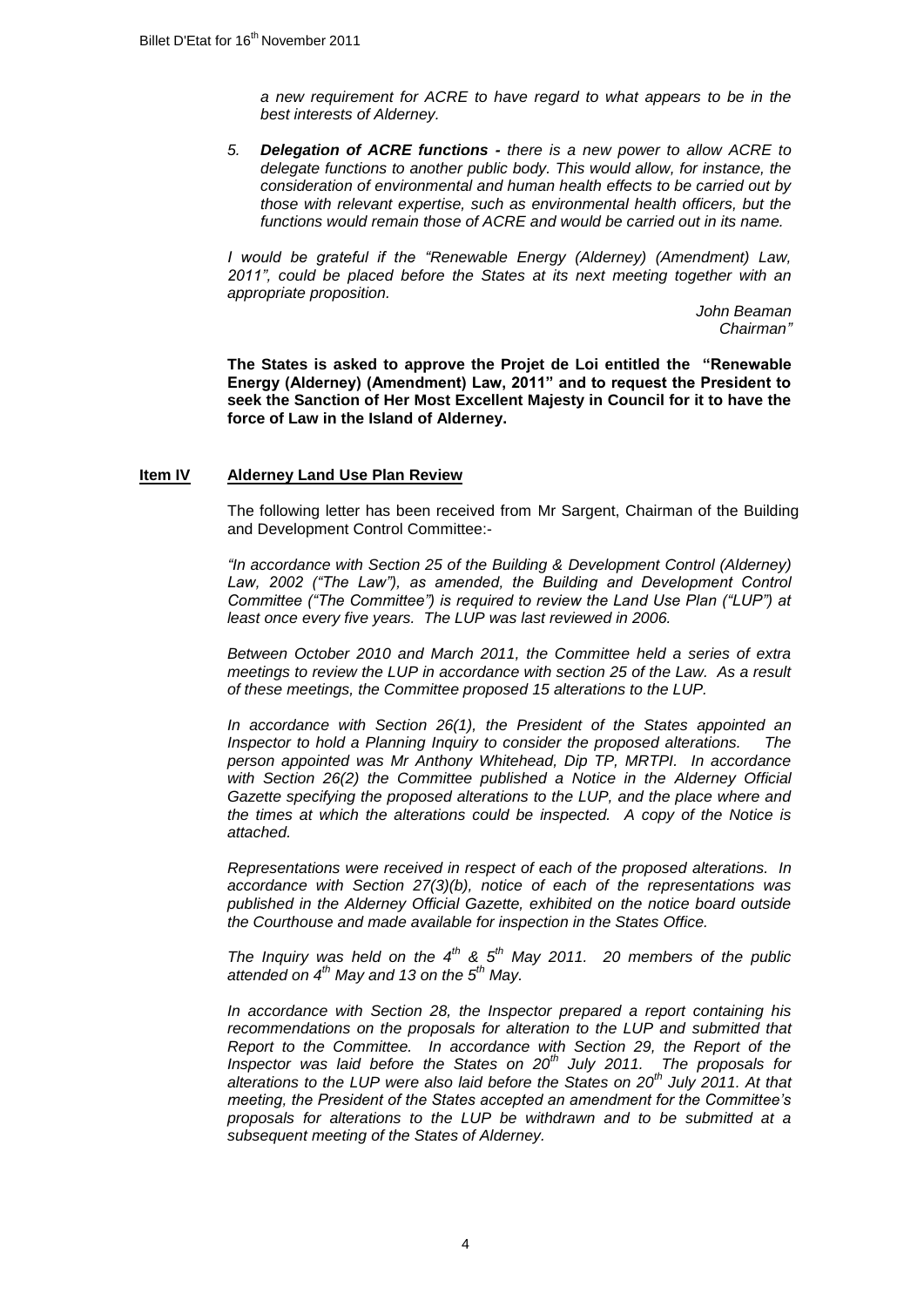*The Committee now presents full details of the proposed alterations to the LUP for approval by the States.* 

*I* would be obliged if you could place this matter before the States at its next *meeting with an appropriate proposition.*

> *Geoffrey Sargent Chairman"*

**The States is asked to approve the alterations to the Land Use Plan, as proposed by the Building and Development Control Committee.** 

## **Item V The Housing (Exemptions) (No 2) (Alderney) Ordinance, 2011**

The following letter has been received from Mr Sargent, Chairman of the Building and Development Control Committee:-

*"Sundial Holdings Limited wishes to construct a new doctor"s surgery with a one bedroom flat above, on part of AY2266, land at Le Val. This will require an ordinance exempting them from the provisions of section 33 of the Building and Development Control (Alderney) Law, 2002. I attach, for this purpose, the proposed Housing (Exemptions) (No.2) (Alderney) Ordinance, 2011.*

*The Ordinance is conditioned so that the dwelling can only be used in conjunction with the operation of any business run from the existing premises, and cannot be transferred separately from the existing premises.* 

*I would be grateful if the Housing (Exemptions) (No.2) (Alderney) Ordinance, 2011 could be placed before the States when it next meets together with an appropriate proposition.*

> *G Sargent Chairman"*

**The States is asked to approve "The Housing (Exemptions) (No.2) (Alderney) Ordinance, 2011".** 

### **Item VI The Housing (Exemptions) (No 3) (Alderney) Ordinance, 2011**

The following letter has been received from Mr Sargent, Chairman of the Building and Development Control Committee:-

*"Mr R Wyke wishes to convert the premises known as "Lorem", 17 Braye Road, Alderney, GY9 3XJ from a single dwelling into 3 separate dwellings, comprising two 2 bedroom apartments and one 1 bedroom dwelling. This will require an ordinance exempting him from the provisions of section 33 of the Building and Development Control (Alderney) Law, 2002. I attach, for this purpose, the proposed Housing (Exemptions) (No. 3) (Alderney) Ordinance, 2011.*

*I* would be grateful if the Housing (Exemptions) (No. 3) (Alderney) Ordinance, *2011 could be placed before the States when it next meets together with an appropriate proposition.*

> *G Sargent Chairman"*

**The States is asked to approve "The Housing (Exemptions) (No. 3) (Alderney) Ordinance, 2011".**